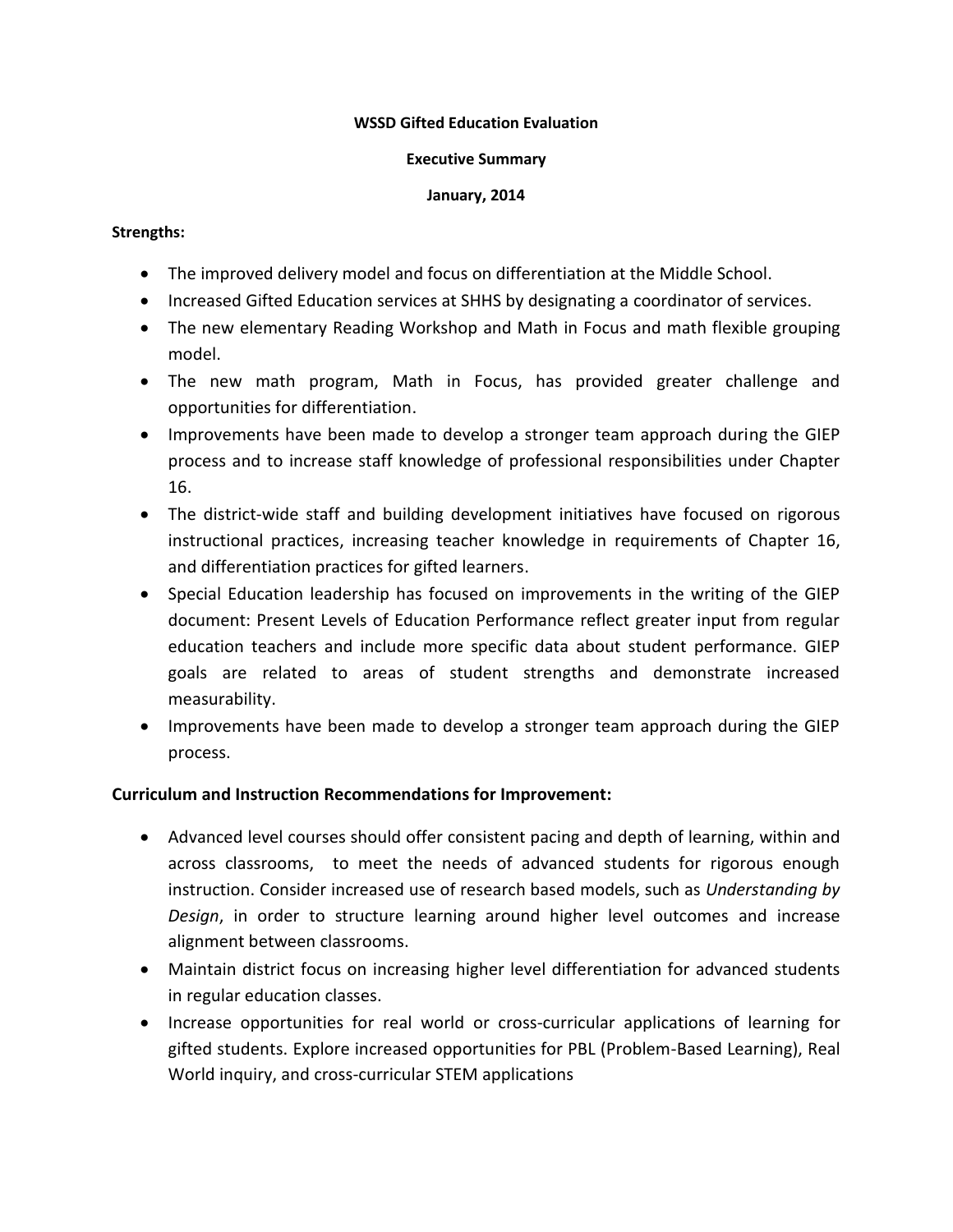Classroom differentiation practices across subject areas should include both formative and summative assessment practices in order to determine student present education levels (PLEP), and better support students in need of higher level differentiation and enrichment.

### **Staff Development Recommendations for Improvement**

- Support staff development and resources for teachers to increase understanding of the needs of gifted learners and to implement best practices in instruction for the gifted.
- Continued professional learning is needed to ensure all teachers are knowledgeable about the requirements of Chapter 16.
- Maintain training focus in higher level strategies associated with Teachers College practices and Math in Focus approaches.
- Continue a long-term professional development focus on improving teacher effectiveness in differentiating instruction and providing appropriately rigorous and engaging learning opportunities for advanced students.
- Collaborative professional development opportunities would support course alignment and teachers' continued focus on developing curriculum adaptations for advanced learners.

# **Communication and Coordination Recommendations for Improvement**

- Increase communication about gifted education through the district website and print resources.
- Clearly articulate classroom enrichment practices and opportunities to parents and/or within the GIEP as appropriate.
- Increase parent awareness of procedures for identification and placement of gifted students.
- Maintain leadership focus on continuous gifted education improvement and on increased communication to staff and parents about gifted education services and enrichment opportunities.

# **Chapter 16 Compliance and Identification Recommendations for Improvement**

 Identify and implement best practices in identification and evaluation procedures. Identification and evaluation practices related to gifted eligibility through multiple criteria should be reviewed to ensure eligibility requirements are met; screening should attend to consideration of students at risk for under-identification.